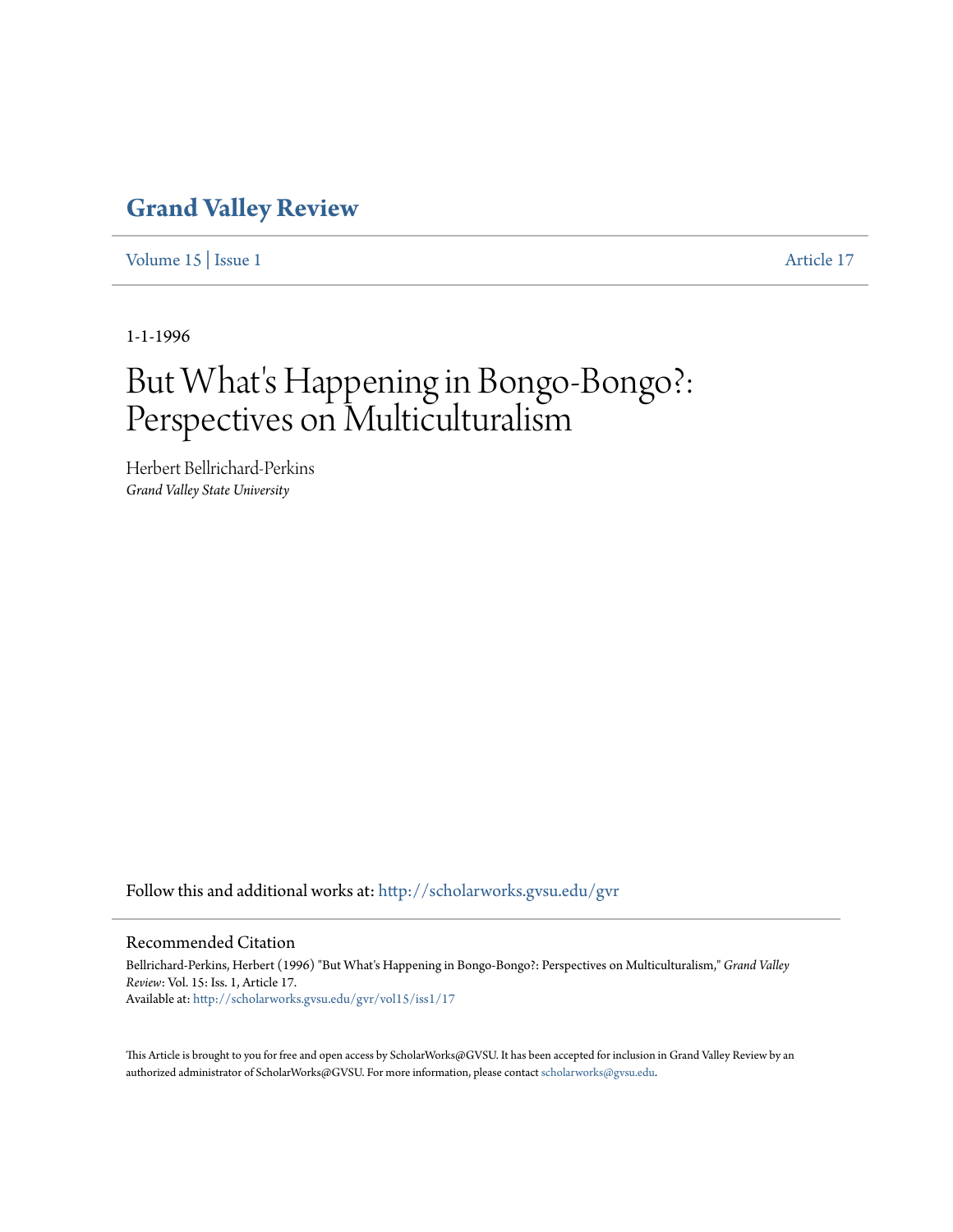## **But What's Happening in Bongo-Bongo?: Perspectives on Multiculturalism**

### *Herbert Bel/richard-Perkins*

During the last ten years or so, in such journals as The American Scholar and the Chronicle of Higher Education, we have seen a multiplicity of articles on diversity, multiculturalism, campus racial relations, and the teaching of race and ethnicity. Correspondingly, many scholarly conferences on these topics-or sessions in conferences focusing on the liberal arts, Western civilization, and the canon-have been taking place all over the country. At such conferences, after an anthropologist has presented research data and theoretical conclusions, another is likely to take the floor and assert that just the contrary is the case in "Bongo-Bongo." Are there any respects in which all human beings share unifying bonds, despite differences? I argue that there are, and, in doing so, I separate myself from those who fear multiculturalism as divisive or disunifying or who believe that it must lead to ethnocentrism.

What's important is how we react to the diversity of cultural systems, and here we must distinguish between ethnocentrism and cultural commitment. Cultural commitment is an adherence to or a preference for a world view, an aggregation of distinctions and standards that allow a person to make sense of the world he or she is a member of, but, at the same time, to respect the validity of other world views and systems. Ethnocentrism is not merely a preference but a prejudice that holds one's own culture not merely to be different from but superior to other cultures. Cultural commitment, moreover, recognizes moral principles that define how people ought, minimally, to treat each other, what basic obligations of respect and decency they owe each other, and what basic rights they ought to be able to enjoy. (Hatch, 135)

Cultural groups are usually characterized by their oral and material arts, philosophies, technical adaptations to the ecosystem, and psycho-social adaptations to historical occurrences; but the most important aspect of a culture is its symbolic system. Indeed, culture is a symbolic system-not in the sense derived from the classical culture theories of Ruth Benedict and Margaret Mead, but rather, as Clifford Geertz has explained in his Interpretation of Culture (1973), it is a system of inherited conceptions expressed in symbolic forms through which people can "communicate, perpetuate, and develop their knowledge about and attitudes toward life." (14). Furthermore,

As interworked systems of constructable signs, that is symbols, culture is not a power, something to which social events, behaviors, institutions, or processes can be casually attributed; it is a context, something within which they can be intelligibly-that is thickly-described (14).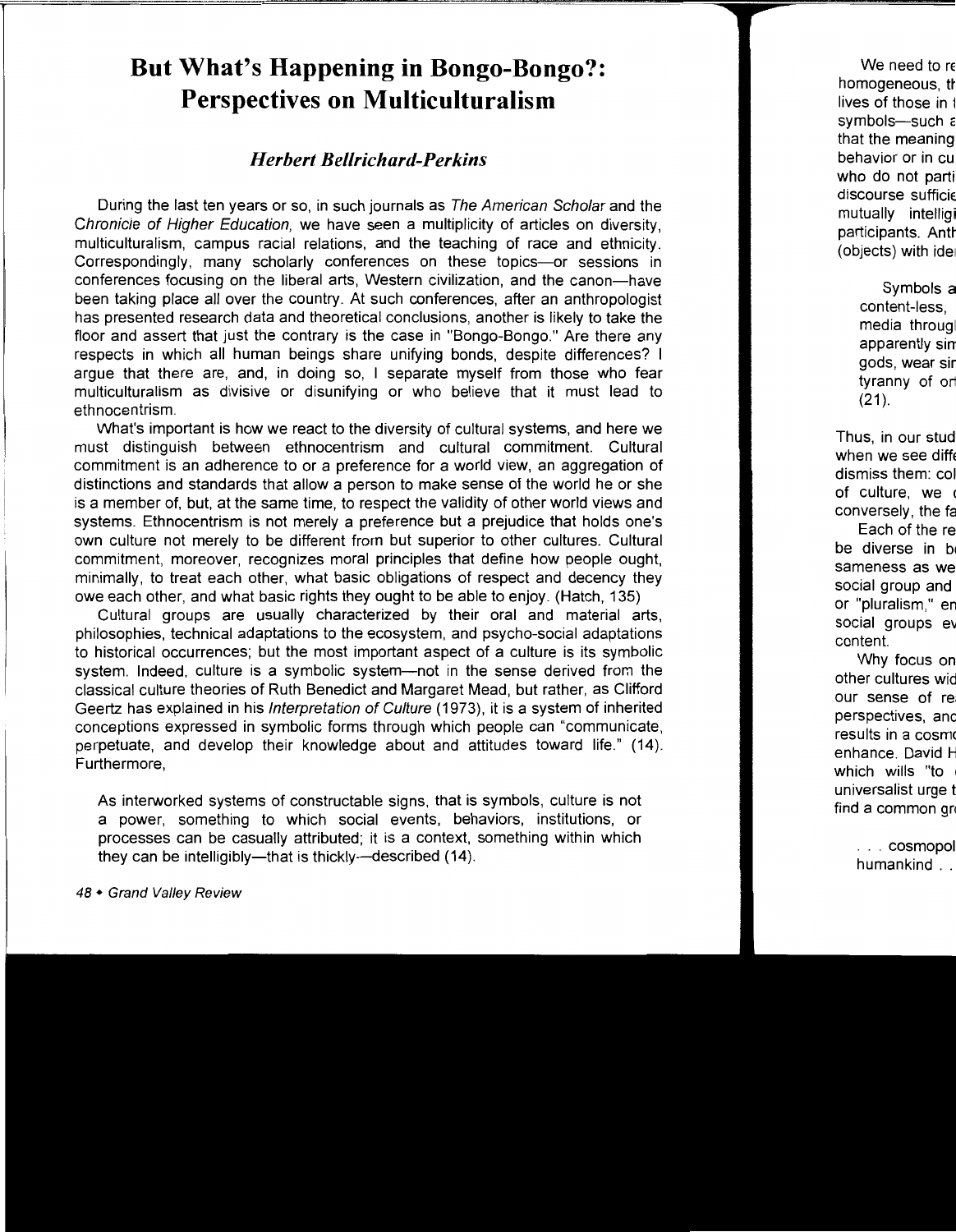We need to remind ourselves that even in societies which are racially and socially homogeneous, there is still diversity in the shared symbols that supposedly unify the lives of those in the group. The appearance of similarity and the sharing of common symbols-such as language, dress, behavior-may lead us to assume erroneously that the meanings which people hold for symbols are identical. Apparent similarity in behavior or in cultural patterns does not necessarily mean unity in culture. For those who do not participate in that cultural system, the shared meanings exchanged in discourse sufficiently structure the symbols held in common to make the discourse mutually intelligible, despite the idiosyncratic interpretive differences of the participants. Anthony P. Cohen cautions us about equating shared symbolic forms (objects) with identically shared meanings (content):

Symbols are effective because they are imprecise. Though obviously not content-less, part of their meaning is 'subjective.' They are, therefore, ideal media through which people can speak a 'common' language, behave in apparently similar ways, participate in the 'same' rituals, pray to the 'same' gods, wear similar clothes, and so forth, without subordinating themselves to a tyranny of orthodoxy. Individuality and commonality are thus reconcilable.  $(21)$ .

Thus, in our study of culture, we must acknowledge the similarity and the unity, but when we see differences (e.g., in language, dress, behavior, skin color), *we* must not dismiss them: color blindness is not a virtue. In our attention to the symbolic aspects of culture, we can come to appreciate the strange within the familiar, and, conversely, the familiar within the strange.

Each of the respective cultures within a multicultural society must also be seen to be diverse in both shared and unshared cultural content; we must attend to sameness as well as difference in meanings and in perspectives both within each social group and between groups. However, multiculturalism, in its universal sense, or "pluralism," emphasizes the notion of community of interest that unites distinct social groups even while it recognizes their distinctions in non-shared cultural content.

Why focus on multiculturalism in education? The knowledge and experience of other cultures widen our choices for action and decision making, as well as broaden our sense of reality, meaning, and feeling by integrating the array of values, perspectives, and beliefs offered to us. As Peter L. Berger puts it, multiculturalism results in a cosmopolitan consciousness (52-3), something which education ought to enhance. David Hollinger identifies cosmopolitanism as a moment in multiculturalism which wills "to engage human diversity," and is thus distinguished from the universalist urge to attend only to the samenesses in human experience in the "will to find a common ground.''

. . . cosmopolitans look beyond a province or nation to the larger sphere of humankind .... Cosmopolitanism shares with all varieties of universalism a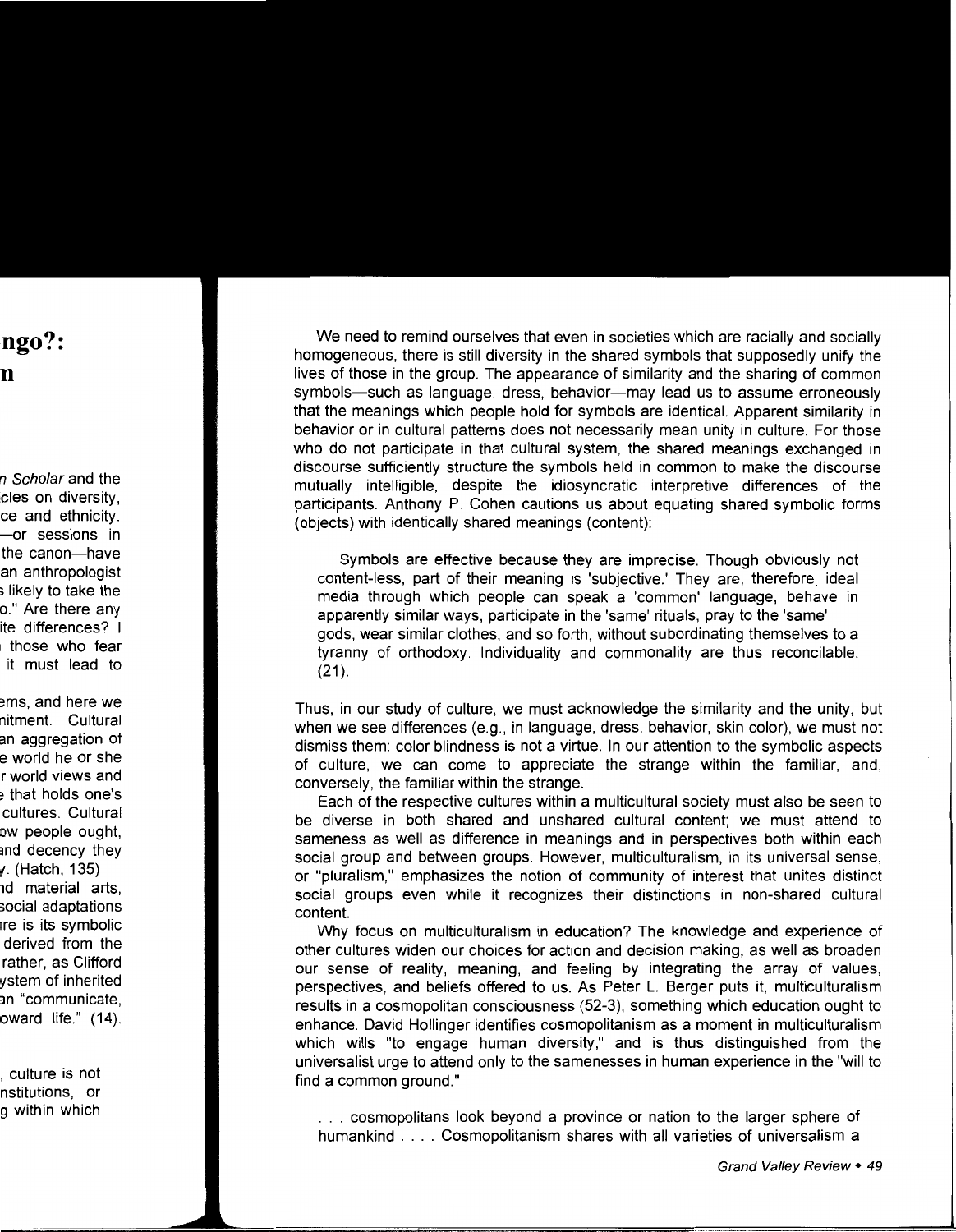profound suspicion of enclosures, but cosmopolitanism is defined by an additional element not essential to universalism itself: recognition, acceptance, and eager exploration of diversity. Cosmopolitanism urges each individual and collective unit to absorb as much varied experience as it can while retaining its capacity to advance its aims effectively. For cosmopolitans, the diversity of humankind is fact; for universalists, it is a potential problem (84).

Some fear that a focus on multiculturalism decenters traditional beliefs based on Graeco-Roman-European-Christian civilization and values and is thus disorienting. However, through multicultural education, we will be exposed to each other's samenesses and differences. Our task is to collect the cultural differences surrounding but separating us and aggregate them into a new unity, creating a cultural form that can be shared. This new form would not mean that all aspects of our common culture would be shared; rather that the aggregate of our samenesses and our differences would constitute our unity. Yet, in forming this new unity, we must guard against treating culture as unified, uncomplicated, and harmonious and also against treating cultural differences as wholly accessible and comprehensible. We must understand that each cultural group will to some degree be impenetrable and incommensurable, that there will always remain between both groups and individuals, some unshared meaning.

So, of what does our unity consist? The distinguishing character of the United States is our diversity, yet we are united in our belief that despite our national, religious, and ethnic differences, we can pledge our allegiance to the political ideals in our Declaration of Independence, Constitution, and Bill of Rights. Because we share allegiance to these democratic principles, we can communicate with each other, seek to influence each other, and thereby come to some consensus. To be a citizen of the United States is to be someone whose existence is circumscribed by differences between people that are mediated through dialogue in democratic contexts. We learn from each other; our differences enrich us.

Diversity enriches our campuses, not only in their student and faculty bodies, but in their curricula. Diversity challenges cultural hegemony: for instance, Angloconformity or Eurocentricity. Linda Carpenter, in a fall, 1991, newsletter from the University of Wisconsin system, states that the purpose of diversification is to "help students support, respect, appreciate, nurture and work productively with differences." Moreover, she claims that diversity is consistent with a faculty's professional obligation, because the word "implies a potentially positive modification of student values, assumptions, attitudes and behaviors . . . . [it] requires raising controversial cross-cultural questions and re-examining assumptions as well as facilitating critical thinking."

Current projections indicate that, by the year 2000, perhaps as many as one-third of our population will be people of color, and that, in some states, they will be the new majority. We must learn how to live together under changed conditions. What do people need to know and to value so that they may live in relative peace and cooperate to advance their common welfare? How are we to come to terms with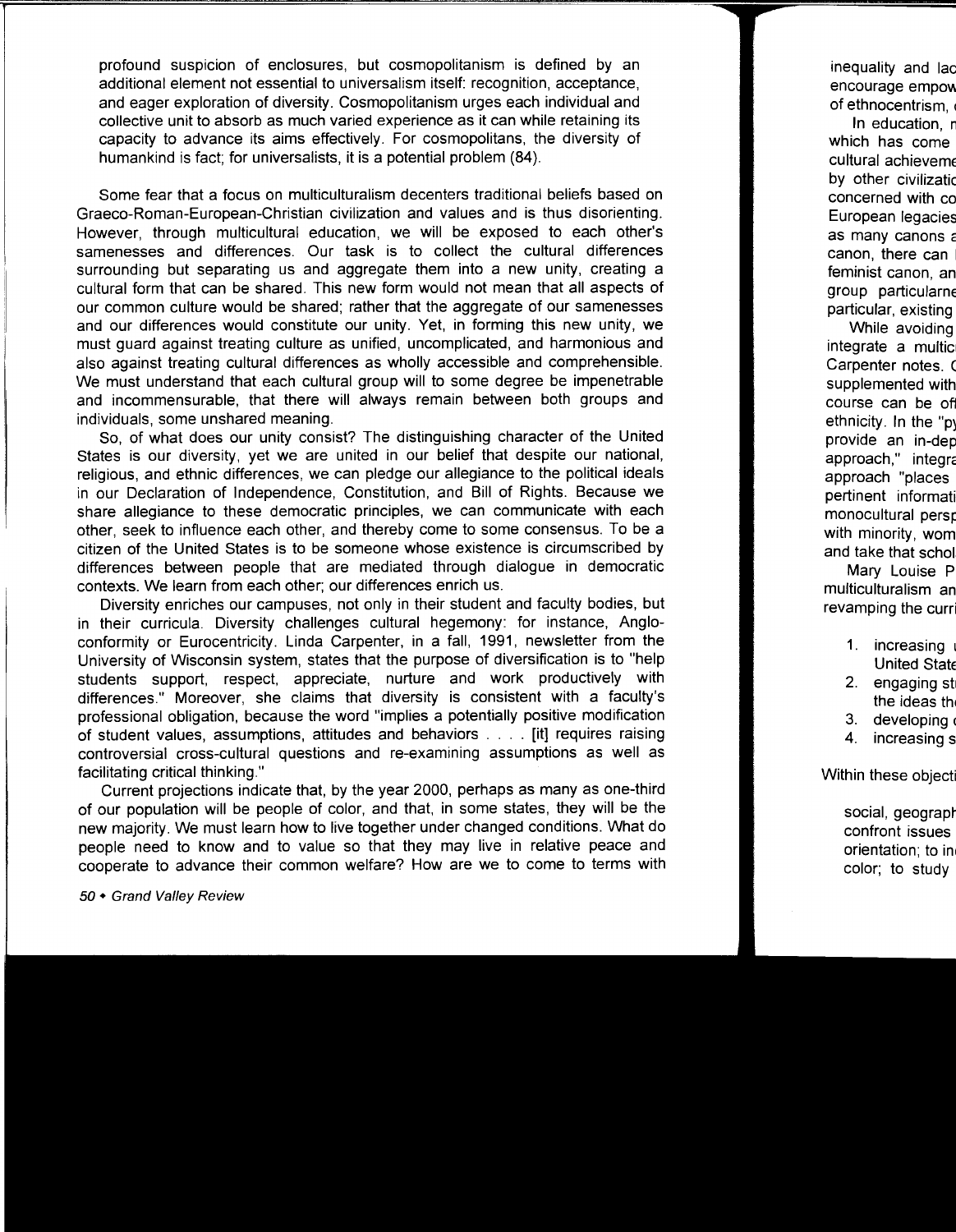inequality and lack of opportunity for both minority and majority? How are we to encourage empowerment and inclusion in education? How are we to avoid the pitfall of ethnocentrism, or closed-minded orthodoxy?

In education, multiculturalism has been perceived as a challenge to the canon, which has come to objectify the European legacy as the universal standard of cultural achievement, even though Western arts and sciences have been influenced by other civilizations from antiquity to the present. Some revisionists are largely concerned with correcting historical inaccuracies and including omissions from non-European legacies. Pluralists, on the other hand, see no need for inclusion; they see as many canons as there are world views, so that instead of a universal or master canon, there can be an African-American or Afro-centric canon, a Latino canon, a feminist canon, and so on. The danger in the pluralist approach is the privileging of group particularness, the exclusivist absorption of protecting and perpetuating particular, existing cultures. (Hollinger, 85)

While avoiding the pitfalls of both universalism and pluralism, it is possible to integrate a multicultural perspective into existing liberal arts curricula, as Linda Carpenter notes. One can use the "unit approach," in which the curriculum can be supplemented with several units. Another is the "course approach," in which a single course can be offered to address issues pertaining to race, class, gender, and ethnicity. In the "pyramid approach" an integrated' series of specialized courses can provide an in-depth study of multicultural issues. The best way, the "infusion approach," integrates multicultural perspectives throughout each course. This approach "places heavy demands on all faculty members, since all must know pertinent information and have pertinent resources to blend multicultural with monocultural perspectives" (3). For it to work, the faculty must become conversant with minority, women's, and international scholarship that relates to one's discipline and take that scholarship into account as we revise our existing curricula.

Mary Louise Pratt describes how Stanford University dealt with the issue of multiculturalism and the canon. The following four objectives were imperative in revamping the curriculum:

- 1. increasing understanding of cultural diversity and interaction within the United States and elsewhere;
- 2. engaging students with works that have intellectual importance by virtue of the ideas they express, their mode of expression, or their influence;
- 3. developing critical thinking; and
- 4. increasing skills in reading, reasoning, arguing, and analyzing texts.

Within these objectives, Pratt states,

social, geographical, and historical diversity would mean courses designed to confront issues relating to class, ethnicity, race, religion, gender, and sexual orientation; to include the study of works by women, minorities, and persons of color; to study works from at least one European and at least one non